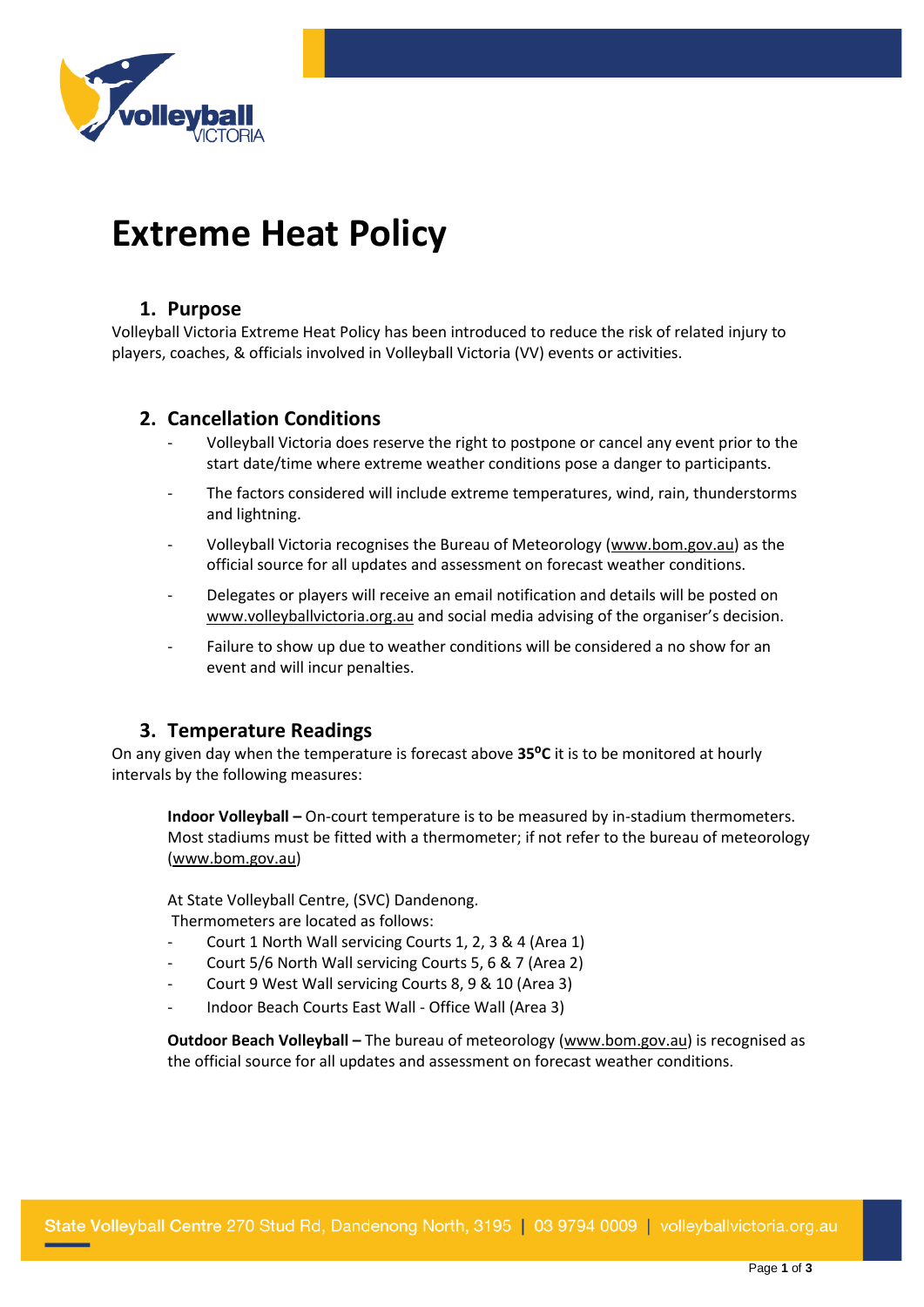

# **4. Heat Policy**

All temperatures will be measured by the temperature readings as detailed above. If the temperature is above **30⁰C** before the match begins. The competition manager **may** at their discretion**;**

- modify the match set format from 5 sets to 3 sets
- allow an additional x2 time-outs (1min) per team per set

After play commences and the temperature reaches **35⁰C** the following reduced scoring modifications **must** be implemented.

### **Indoor Volleyball**

| <b>Stage</b> | Temp       | <b>Modification</b>                                                                   |
|--------------|------------|---------------------------------------------------------------------------------------|
| Stage 1      | $35^\circ$ | 5 set matches: Reduced to best of 3 sets                                              |
|              |            | 3 set matches: Reduce score to 20, 20, 10<br>- Enforce x2 technical time-outs per set |
| Stage 2      | $37^\circ$ | Reduced scoring modifications $-$ at the discretion of the<br>tournament manager      |
| Stage 3      | $39^\circ$ | Tournament postponed for 30 minutes and then assessed                                 |

### **Beach Volleyball**

| <b>Stage</b> | Temp       | <b>Modification</b>                                   |
|--------------|------------|-------------------------------------------------------|
| Stage 1      | $35^\circ$ | Reduced Scoring to 15, 15, 12                         |
| Stage 2      | $37^\circ$ | Reduced scoring to 12, 12, 7                          |
| Stage 3      | $39^\circ$ | Tournament postponed for 30 minutes and then assessed |

## **5. Postpone Review**

If at the end of 30 minutes, play is still not possible, the competition manager will review the situation and inform delegates/players whether a further break is required (not longer than 2 hours) or if the matches will be abandoned.

## **6. Abandoned Matches**

Matches **must** be abandoned when temperature exceeds **39°** for longer than 2 hours

- If a game is abandoned before it commences it will be counted as a draw
- If a game is abandoned before the end of the  $1<sup>st</sup>$  set it will be counted as a draw